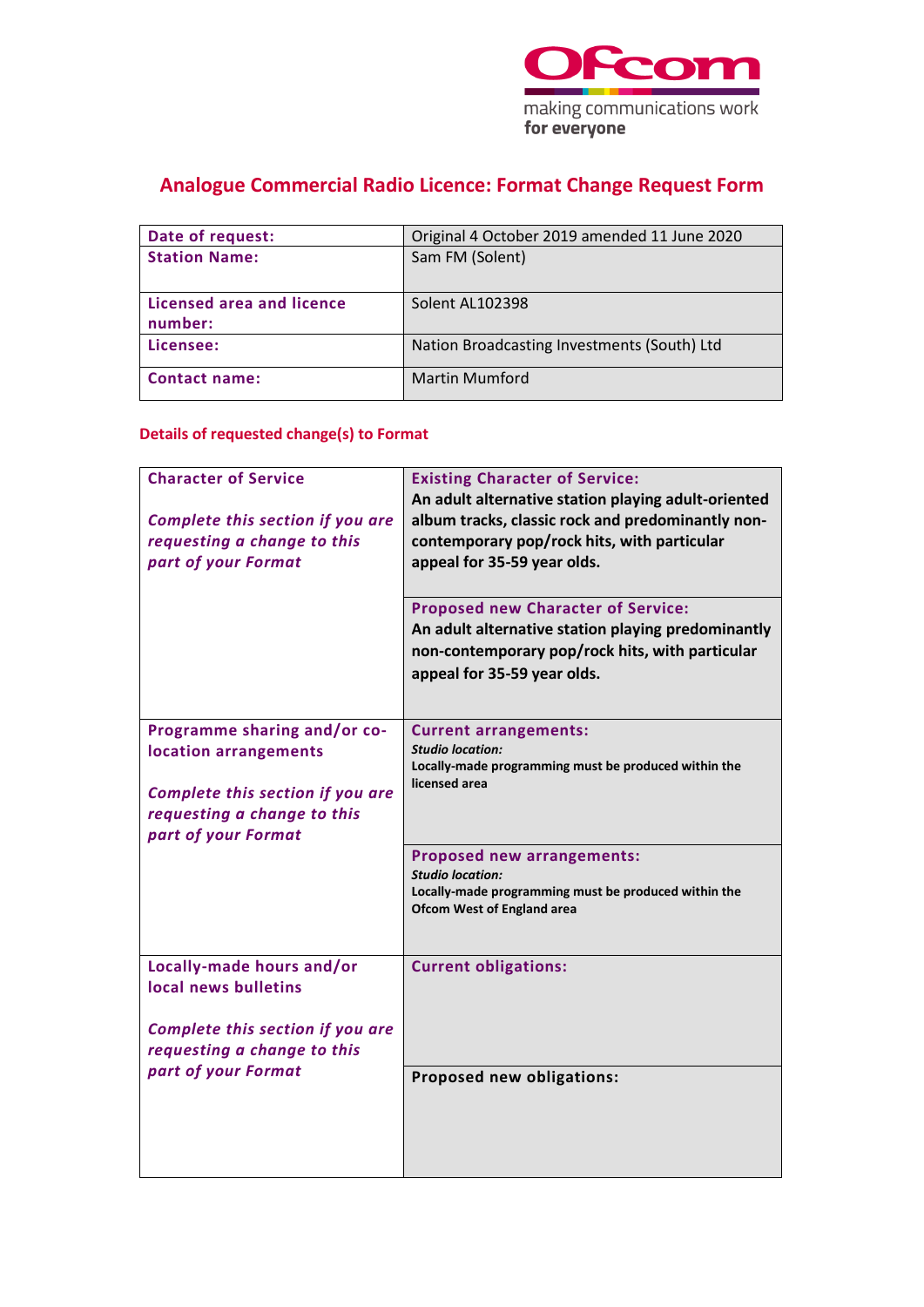The holder of an analogue local commercial radio licence may apply to Ofcom to have the station's Format amended. Any application should be made using the layout shown on this form, and should be in accordance with Ofcom's published procedures for Format changes. 1

Under section 106(1A) of the Broadcasting Act 1990 (as amended), Ofcom may consent to a change of a Format only if it is satisfied that *at least* one of the following five statutory criteria is satisfied:

- *(a) that the departure would not substantially alter the character of the service;*
- *(b) that the departure would not narrow the range of programmes available by way of relevant independent radio services to persons living the area or locality for which the service is licensed to be provided;*
- *(c) that the departure would be conducive to the maintenance or promotion of fair and effective competition*
- *(d) that there is evidence that, amongst persons living in that area or locality, there is a significant demand for, or significant support for, the change that would result from the departure; or*
- *(e) that (i) the departure would result from programmes included in the licensed service ceasing to be made at premises in the area or locality for which the service is provided, but (ii) those programmes would continue to be made wholly or partly at premises within the approved area (as defined in section 314 of the Communications Act 2003 (local content and character of services)).*

Only one of these five criteria need be satisfied in order for Ofcom to consent to the proposed change. However, even if Ofcom is of the opinion that the proposed change satisfies one or more of the statutory criteria, there may be reasons (depending on the particular circumstances of the case) why Ofcom may not consent to the proposed change. The additional criteria to which Ofcom will have regard when exercising this discretion can be found on our website.<sup>2</sup>

Applicants should note that, under section 106ZA of the same Act (as amended), a proposed change that *does not* satisfy the first or last of these criteria (i.e. a change that Ofcom considers *would* or *could* substantially alter the character of the service, or does not relate to the origin of locally-made programmes) must, if it is to be considered further under any of the other three criteria, be consulted upon.

In the event that Ofcom receives a request for Format change and considers that criterion (a) or (e) is *not* satisfied, it will seek confirmation from the applicant as to whether it wishes to proceed with the request (and, if so, whether it wishes to amend or replace its submission in light of the necessity to make it public).

This application is made under sections (a), (b) and (e)

<sup>&</sup>lt;sup>1</sup> Available at https://www.ofcom.org.uk/ data/assets/pdf file/0024/87405/The-regulation-of-[Format-changes.pdf](https://www.ofcom.org.uk/__data/assets/pdf_file/0024/87405/The-regulation-of-Format-changes.pdf)

<sup>&</sup>lt;sup>2</sup> At https://www.ofcom.org.uk/ data/assets/pdf\_file/0024/87405/The-regulation-of-Format[changes.pdf](https://www.ofcom.org.uk/__data/assets/pdf_file/0024/87405/The-regulation-of-Format-changes.pdf)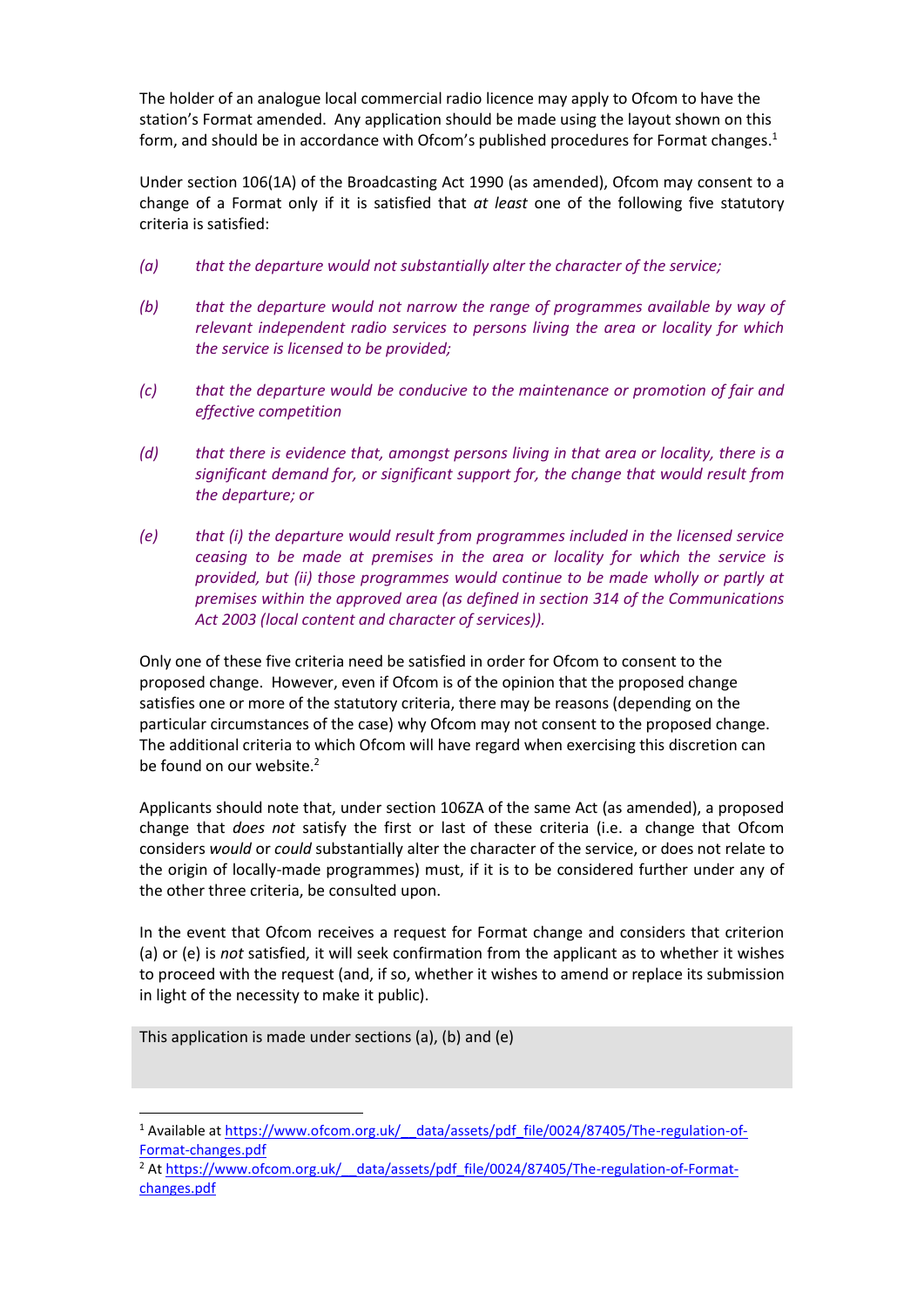**Please provide any additional information and/or evidence in support of the proposed change(s) below. In particular, the applicant may wish to outline how they see that the proposed change fits within Ofcom's published Format change request policy<sup>3</sup> and also Ofcom's Localness guidance, which includes our co-location and programme sharing policy. 4**

The original character of service from 2006 stated the station should be:

'An adult album alternative station playing an album-led, credible mix of adult-orientated music, with particular appeal for 40-59 year olds, with 24 hour news'

In 2009 this was changed to a musically more restrictive format:

'A classic and contemporary rock station for listeners over 40 in the Solent region'

The current character of service has been in place since 2016:

An adult alternative station playing adult-oriented album tracks, classic rock and predominantly non-contemporary pop/rock hits, with particular appeal for 35-59 year olds.

The 2016 change was accepted by Ofcom on the basis that the practical impact of the change…is likely to be extremely limited…'.

Our proposal is submitted on the same basis and actually represents a closer correlation to the character of service which operated at launch. To that extent, the change will not substantially alter the service. We note that Ofcom now generally allows stations greater flexibility in their music Formats.

SAM FM will continue to be an adult alternative service for the Solent region, and will continue to target its current audience of 35-59 year olds.

SAM FM will continue to play rock and pop rock/hits within its overall music mix – these elements already form the core musical categories and represent over 80% of our musical output - underlining that this format change will not significantly alter the character of the service currently being provided and that the range of services available in the area is not diminished.

Ofcom has noted in its own research that listening to local commercial radio is in long-term decline due to the rise in digital listening which is dominated by national stations offering a very broad range of formats (which can be changed at any time), as well as competition from streaming services such as Spotify and Apple Music – that is why Ofcom has deregulated both music formats and localness.

A range of rock formats is now widely available to listeners in the South via national DAB and other platforms.

<sup>&</sup>lt;sup>3</sup> Available at https://www.ofcom.org.uk/ data/assets/pdf file/0024/87405/The-regulation-of-[Format-changes.pdf](https://www.ofcom.org.uk/__data/assets/pdf_file/0024/87405/The-regulation-of-Format-changes.pdf)

<sup>4</sup> Available at<http://stakeholders.ofcom.org.uk/broadcasting/radio/localness/>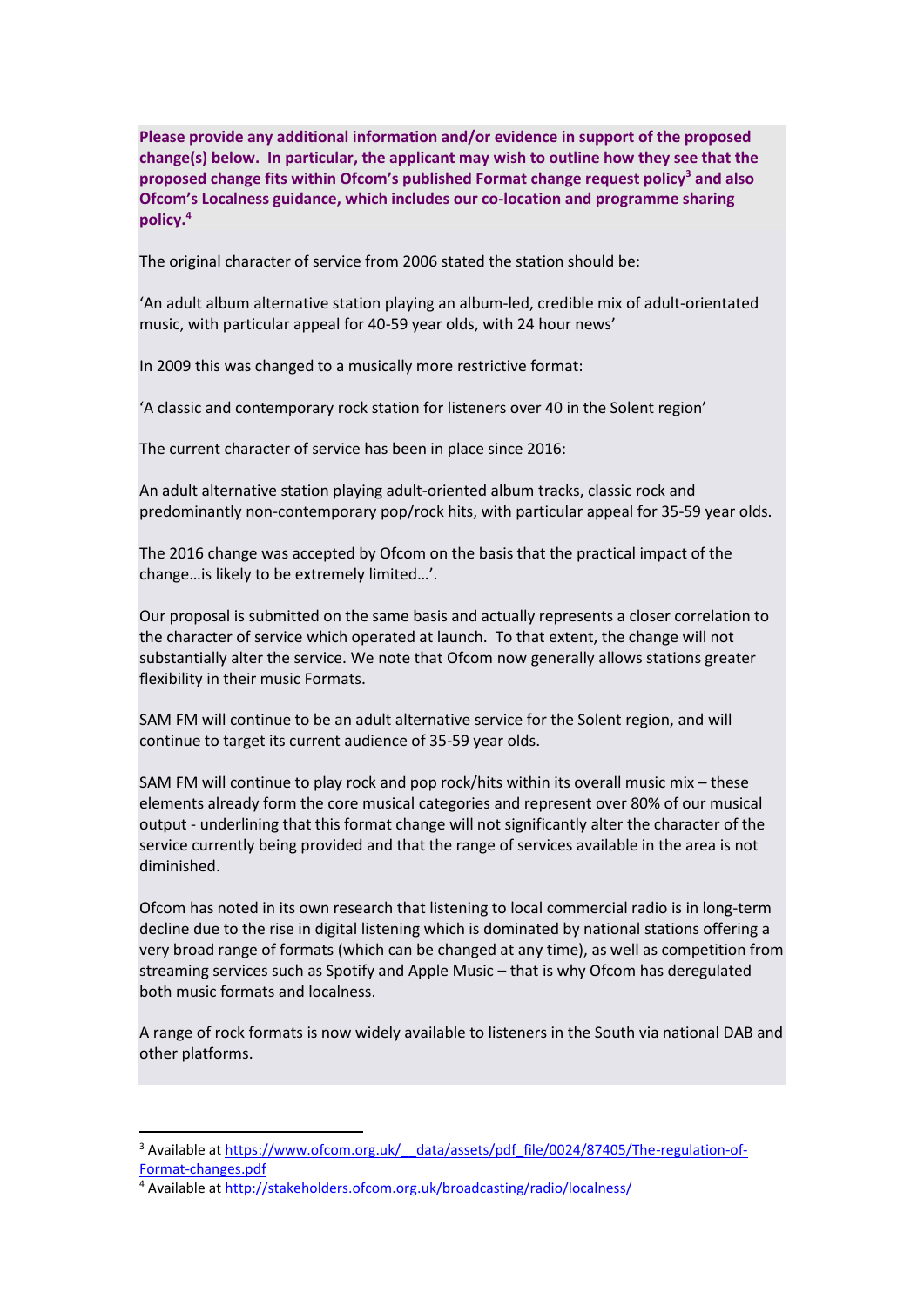The proposed change of production location is made under Section (e) and is consistent with the latest Ofcom localness guidelines.

#### *Notes*

# Ofcom may approve a change under any of criteria (b) to (d) without consultation, or after a consultation of less than 28 days, if Ofcom considers that to hold a consultation at all, or for 28 days or more, would result in a delay that would be likely to prejudice the interests of the licensee. Ofcom may also remove for the purposes of consultation any confidential information submitted by the licensee.

#### **Data Protection**

We require the information requested in this form in order to carry out our licensing duties under the Broadcasting Act 1990, Broadcasting Act 1996 and Communications Act 2003. Please see Ofcom's General Privacy Statement [www.ofcom.org.uk/about-ofcom/foi](http://www.ofcom.org.uk/about-ofcom/foi-dp/general-privacy-statement)[dp/general-privacy-statement](http://www.ofcom.org.uk/about-ofcom/foi-dp/general-privacy-statement) for further information about how Ofcom handles your personal information and your corresponding rights.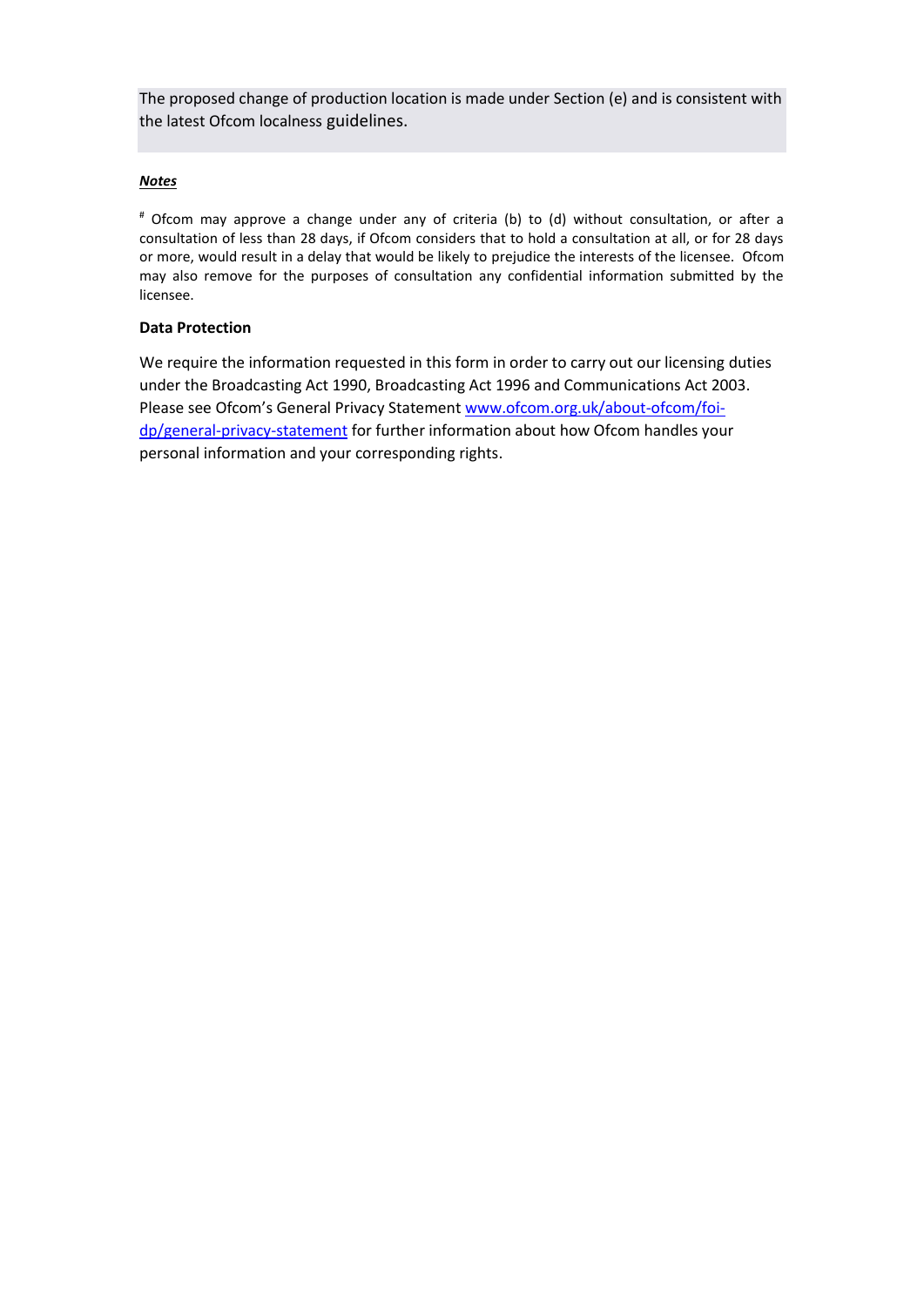# Ofcom notes on the request

## **Statutory requirements**

This request relates to the FM licence for the Solent region held by Nation Broadcasting Investments (South) Limited ('Nation Broadcasting'), currently broadcasting as 'Sam FM'.

Every FM local commercial radio station is required to broadcast a service which complies with a defined 'character of service', and also a certain amount of locally-made programming and local news. These requirements are specified in its Format. Locally-made programmes are those made within a station's licensed area or, where Ofcom has approved a wider area relating to that station, that 'approved area.'

Nation Broadcasting has requested the following changes to the Format of the Solent licence:

- To change the 'character of service' from: "*An adult alternative station playing adult-oriented album tracks, classic rock and predominantly non-contemporary pop/rock hits, with particular appeal for 35-59 year olds"* to: *"An adult alternative station playing predominantly non-contemporary pop/rock hits, with particular appeal for 35-59 year olds."*
- To broadcast locally-made programming hours from anywhere within the approved area of the West of England.

These proposed changes would change the character of service as set out in the Format of the licence, and accordingly can be agreed only if Ofcom is satisfied in regard to one of the statutory criteria set out in section 106(1A) of the Broadcasting Act 1990 (as set out in the request, above).

If we are satisfied in relation to one of the statutory criteria, we are then able to decide whether or not to approve the request, taking account of our published policy criteria.

## **Assessment**

## Proposed change to 'character of service'

While we recognise that, under the proposed changes to Sam FM's 'character of service', the specific requirements for this licence to play "*adult-oriented album tracks*" and "*classic rock*" will be removed, in the overall context of the analogue local radio market in the Solent region we were satisfied in relation to section 106(1A)(a) of the Broadcasting Act 1990 – that the changes would not substantially alter the character of the service.

This is because Sam FM would remain the only local commercial radio service in the Solent region to specifically target a 'middle' age range of 35-59 year-olds, and have a specific requirement in its Format to play guitar-based music. For the avoidance of doubt, we interpret the requirement to play "*predominantly non contemporary pop/rock hits*" to mean either rock hits or guitar-based pop hits.

We were also satisfied that there were no policy grounds upon which to reject this request, taking account of ou[r published policy criteria](https://www.ofcom.org.uk/__data/assets/pdf_file/0024/87405/The-regulation-of-Format-changes.pdf) on Format changes. In particular, for the reason set out above, we were satisfied that the extent of the impact of the change on the character of the Sam FM service would be limited.